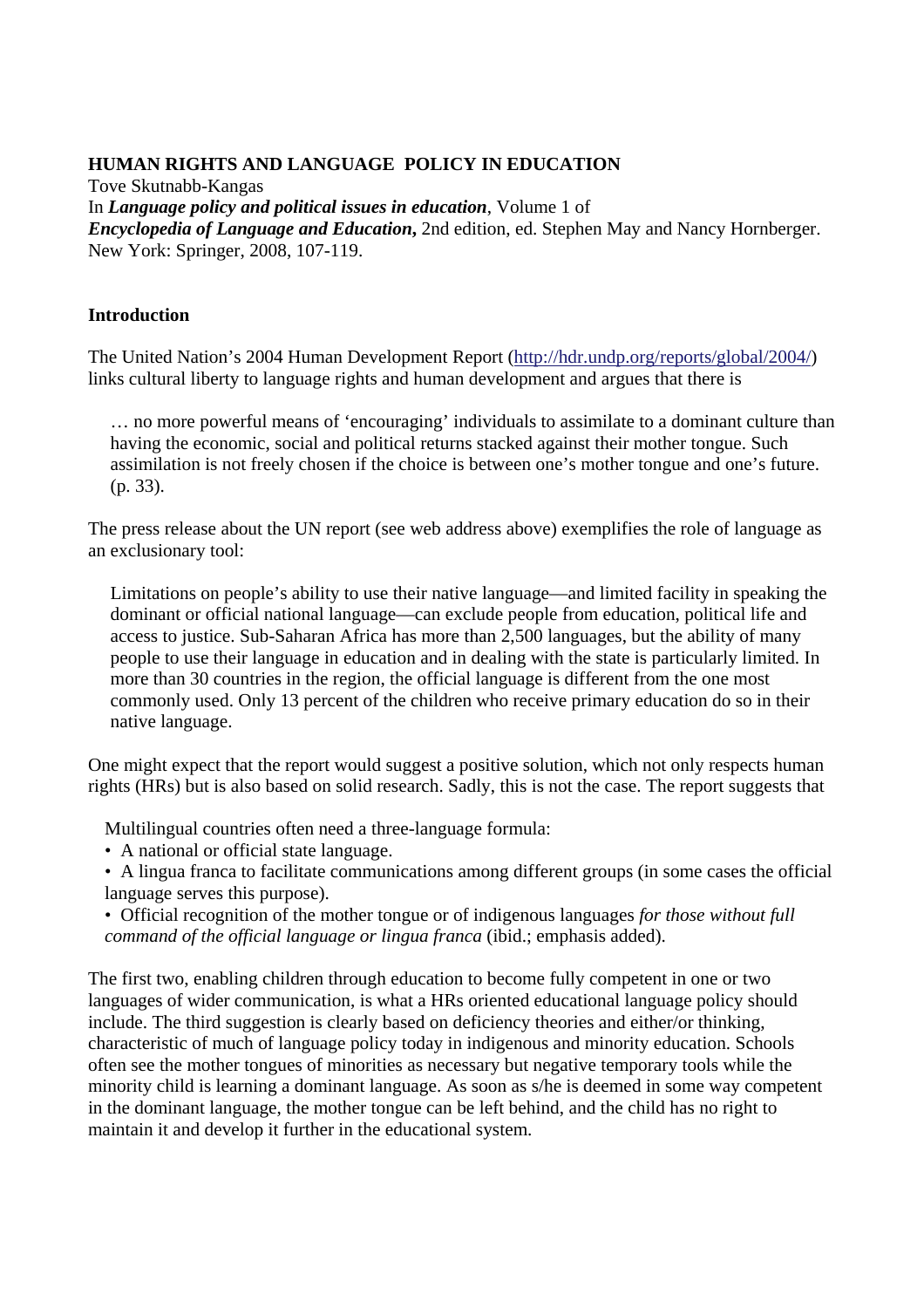This can be seen as a serious HRs violation. It violates the right to education (see Magga et al., 2005; Tomaševski 2001 and [http://www.right-to-education.org/content/primers/\\_rte03.pdf](http://www.right-to-education.org/)). It may result in linguistic genocide, according to two of the United Nations' definitions of genocide (Dunbar & Skutnabb-Kangas 2008).

### **Early developments**

There have been many language rights for dominant language speakers for millennia, without anybody calling them language rights. Also several linguistic minorities have for centuries had some language rights, in some countries even legally formalised. Rights have been formulated pragmatically, and mostly by lawyers. The first bilateral agreements (between two countries), also old, were mostly about religious not linguistic minorities, but often the two coincided. The first multilateral agreement covering national minorities was the **Final Act of the Congress of Vienna** 1815 (Capotorti, 1979, 2). During the  $19<sup>th</sup>$  century, several national constitutions and some multilateral instruments safeguarded some national linguistic minorities (see the historical overview in Skutnabb-Kangas & Phillipson 1994). The Peace Treaties that concluded the First "World" War and major multilateral and international conventions under the League of Nations improved the protection. After the Second World War, the individual rights formulated by the United Nations were supposed to protect minority persons as individuals and collective minority rights were seen as unnecessary. A better protection of linguistic minorities only started to develop after Francesco Capotorti, as a UN Special Rapporteur on the Rights of Minorities, published his 1979 report. The protection is still far from satisfactory.

 It was only in the early 1990s that the area of linguistic human rights (LHRs) started crystallising, as a multidisciplinary research area. Earlier, language rights and human rights were more separated from each other; both were the domain of lawyers, with few if any linguists involved. Both areas were driven by practical-political concerns and the research was mainly descriptive, not analytical. Even today, there is a fairly tight separation. Few lawyers know much about language (some exceptions are Fernand de Varennes, e.g. 1996, Robert Dunbar, e.g. 2001, and James Fife, e.g. 2005) or education. Many of those sociolinguists, political scientists and educationists who are today writing about LHRs, know too little about international law (also here there are exceptions, e.g. May 2001; Tollefson & Tsui 2003). This is a fast growing area where major concept clarification and multidisciplinary teamwork is urgently needed. It should be clear, though that only those language rights are linguistic HUMAN rights which are so basic for a dignified life that everybody has them because of being human; therefore, in principle no state (or individual) is allowed to violate them. The first multidisciplinary book about LHRs seems to be from mid-1990s (Skutnabb-Kangas & Phillipson, eds, 1994).

#### **Major contributions**

The world's spoken languages are disappearing fast: pessimistic but realistic estimates fear that 90- 95% of them may be extinct or very seriously endangered by the year 2100. Transmission of languages from the parent generation to children is *the* most vital factor for the maintenance of both oral and sign languages. When more children gain access to formal education, much of their more formal language learning, which earlier occurred in the community, takes place in schools. If an alien language is used in schools, i.e. if children do not have the right to learn and use their language in schools (and, of course, later in their working life), the language is not going to survive. Thus educational LHRs, especially an unconditional right to mother tongue medium (MTM) education, are central for the maintenance of languages and for the prevention of linguistic and cultural genocide. "Modernisation" has accelerated the death/murder of languages, which without formal education had survived for centuries or millennia. It is clear, though, that neither LHRs nor schools alone can in any way guarantee the maintenance and further development of languages – they are both necessary but not sufficient for this purpose. There are no miracle cures or panaceas.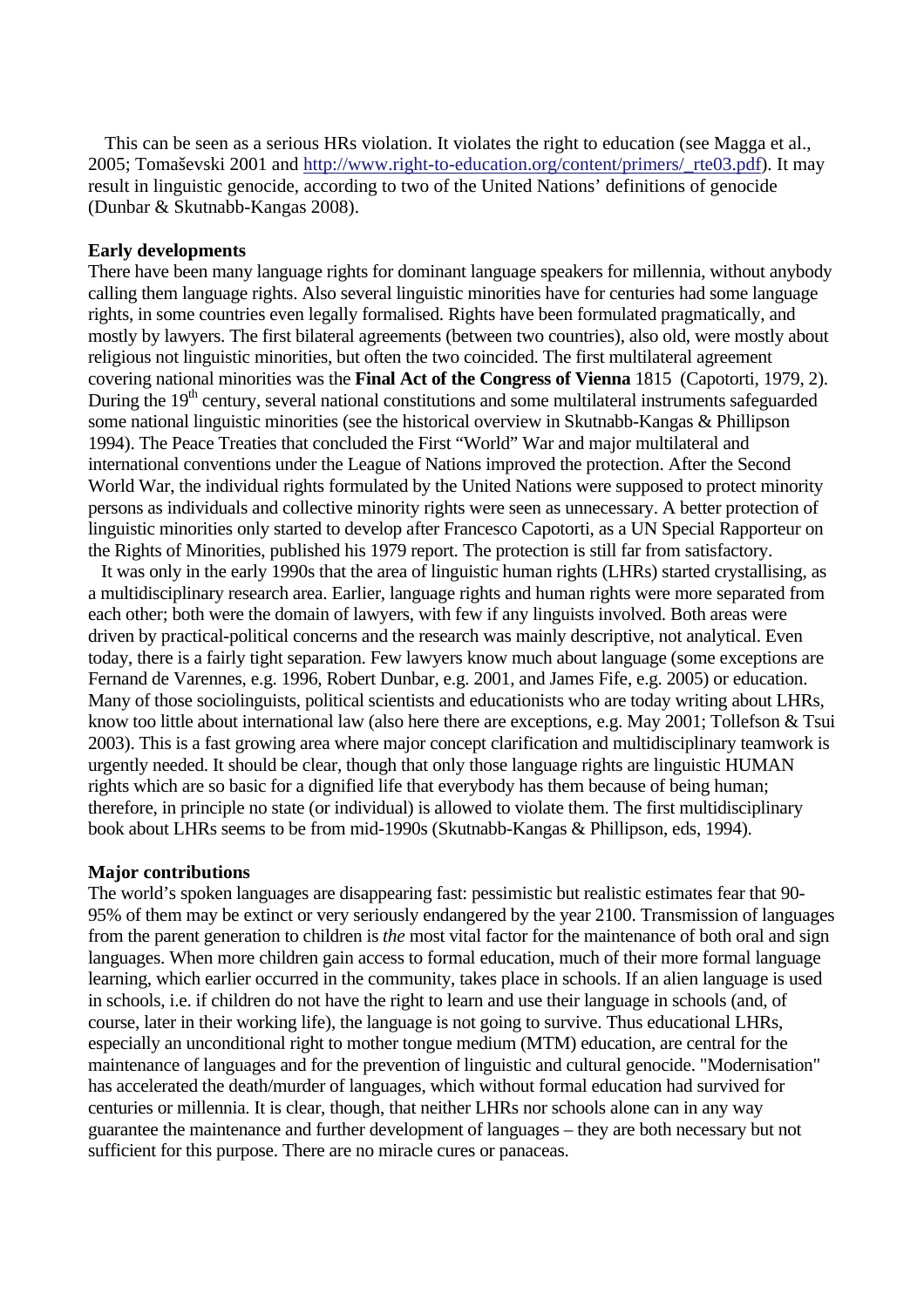Dominant and/or majority language speakers in many cases have most of those rights that can be seen as LHRs, also in education, and most of them seem to take their existence for granted. Indigenous peoples and minorities are the ones, whose LHRs need strengthening. The Office of the United Nations High Commissioner for Human Rights website [www.unhchr.ch](http://www.unhchr.ch/) is a good place to start finding out what educational LHRs exist today in international or regional HRs instruments - see <http://www.ohchr.org/english/law/index.htm>for texts of the HRs instruments themselves and <http://www.unhchr.ch/tbs/doc.nsf>for States parties to the treaties; Mercator Linguistic Rights and

### Legislation website is also useful: [http://www.ciemen.org/mercator/Menu\\_nou/index.cfm?lg=gb](http://www.ciemen.org/mercator/Menu_nou/index.cfm?lg=gb)).

Minorities have some HRs support for other aspects of using their languages in areas such as public administration, courts, the media, etc. (Frowein, Hofmann & Oeter's edited books about minority rights in European States 1993 and 1994 give excellent overviews of Europe). But international and European binding Covenants, Conventions and Charters provide in fact very little support for LHRs in education, and language is accorded in them much poorer treatment than other central human characteristics such as "race", gender and religion. Often language disappears completely in educational paragraphs. For instance, the (non-binding) **Universal Declaration of Human Rights** (1948) paragraph on education (26) does not refer to language at all. Similarly, the UN **International Covenant on Economic, Social and Cultural Rights**, having mentioned language on a par with race, colour, sex, religion, etc. in its general Article (2.2), explicitly refers to 'racial, ethnic or religious groups' in its educational Article (13), but omits reference to language or linguistic groups.

When 'language' is present in Articles on education, especially MTM education, the formulations are more vague and/or contain many more opt-outs, modifications and claw-backs than other Articles; these create obligations and contain demanding formulations, where the states are firm duty-holders and "*shall"* do something positive in order to ensure the rights. Many books and articles on LHRs show this. For some books on language rights, see Guillorel/Koubi, (red.), 1999; Kibbee, (ed.), 1998; Kontra et al. (eds.), 1999; May, 2001; Phillipson (ed.), 2000; Skutnabb-Kangas, 2000; Skutnabb-Kangas & Phillipson (eds), 1994).

We can see these patterns of vague formulations, modifications and alternatives even in the latest minority or language specific international and regional instruments. In Council of Europe's **European Charter for Regional or Minority Languages** (1998), a state can choose which paragraphs or subparagraphs it wishes to apply (a minimum of 35 is required). The education Article, 8, includes a range of modifications, including 'as far as possible', 'relevant', 'appropriate', 'where necessary', 'pupils who so wish in a number considered sufficient', 'if the number of users of a regional or minority language justifies it', as well as a number of alternatives, as in 'to allow, encourage **or** provide teaching in **or** of the regional or minority language at all the appropriate stages of education' (emphases added). Similar formulations abound in Council of Europe's **Framework Convention for the Protection of National Minorities** (1998). The Article covering medium of education is so heavily qualified that the minority is completely at the mercy of the state:

In areas inhabited by persons belonging to national minorities traditionally or in **substantial** numbers, **if there is sufficient demand**, the parties shall **endeavour** to ensure, **as far as possible** and **within the framework of their education systems**, that persons belonging to those minorities have **adequate** opportunities for being taught in the minority language **or** for receiving instruction in this language (emphases added for modifications).

The Framework Convention has been criticised by politicians and international lawyers, who are normally very careful in their comments. Law professor Patrick Thornberry's general assessment is: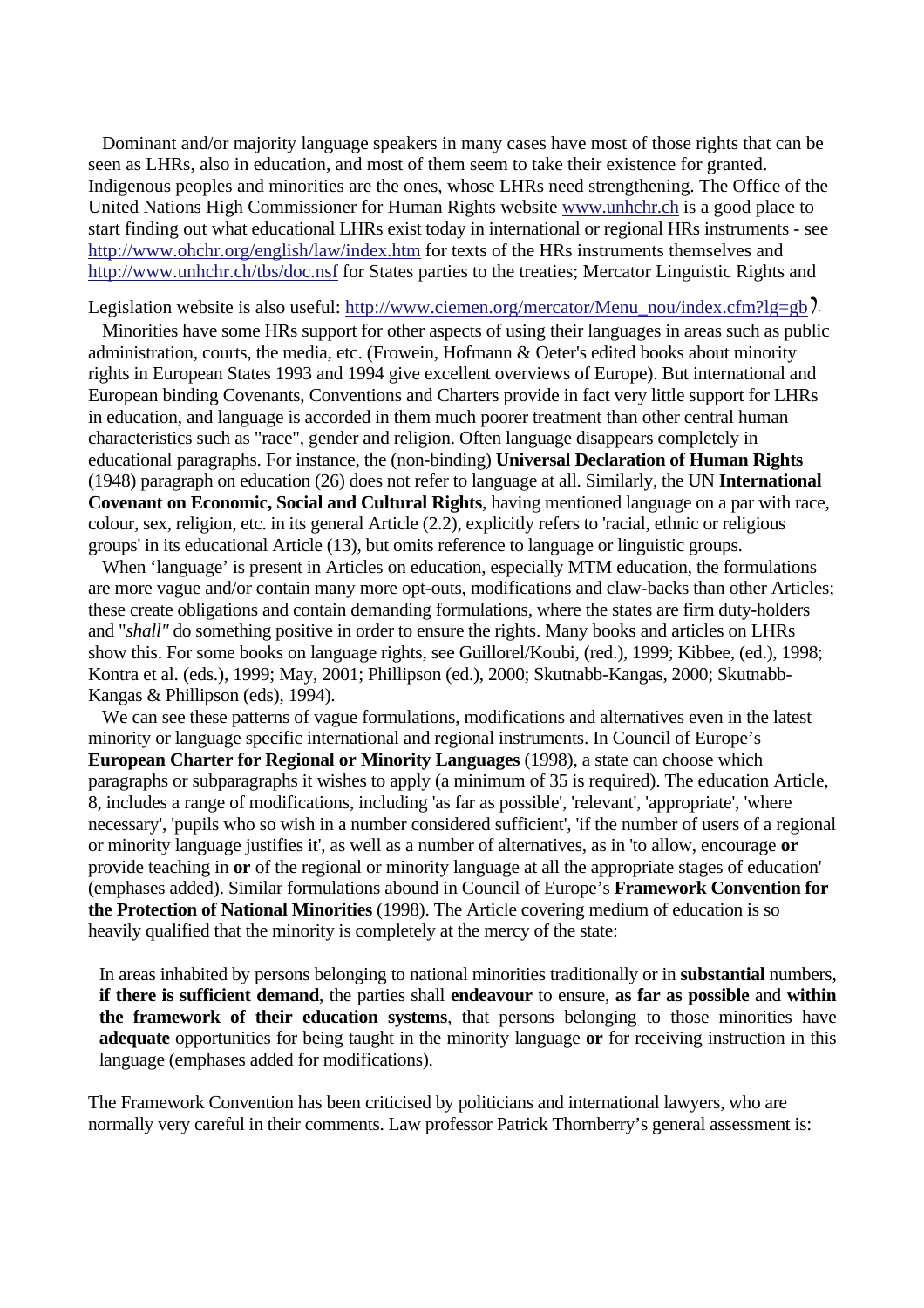In case any of this [provisions in the Convention] should threaten the delicate sensibilities of States, the Explanatory Report makes it clear that they are under no obligation to conclude 'agreements'… Despite the presumed good intentions, the provision represents a low point in drafting a minority right; there is just enough substance in the formulation to prevent it becoming completely vacuous (Thornberry, 1997, 356-357).

Of course the balance between binding formulations and sensitivity to local conditions is a difficult one. The Charter permits a reluctant state to meet the requirements in a minimalist way, which it can legitimate by claiming that a provision was not 'possible' or 'appropriate', or that numbers were not 'sufficient' or did not 'justify' a provision, or that it 'allowed' the minority to organise teaching of their language as a subject, at their own cost. Both the European Charter and the Framework Convention (for the latest news about both, see ,<http://conventions.coe.int/Treaty/EN/v3News.asp>; their treaty numbers are 148 and 157) have monitoring bodies which seem to be doing a good job in trying to stretch the states' willingness to follow more than minimalist requirements – but, again, when it comes to MTM education, these bodies seem to be somewhat ignorant about language-in-education issues (see Wilson 2004 and Skutnabb-Kangas 2004). The (non-binding) UN **Declaration on the Rights of Persons Belonging to National or Ethnic, Religious and Linguistic Minorities** ([http://www.unhchr.ch/html/menu3/b/d\\_minori.htm\)](http://www.unhchr.ch/html/menu3/b/d_minori.htm) suffers from similar vague formulations.

A recent NGO-attempt to promote language rights, a **draft Universal Declaration of Linguistic Rights**, handed over to UNESCO in Barcelona in June 1996; see [http://www.linguistic](http://www.linguistic-declaration.org/index-gb.htm)[declaration.org/index-gb.htm;](http://www.linguistic-declaration.org/index-gb.htm) from the index one can go to the Declaration itself), also suffers from similar shortcomings, even if it for several beneficiaries ('language communities' and, to some extent, 'language groups') represents great progress in relation to the other instruments described. Still, indirectly its education section forces all others except those defined as members of language communities (which roughly correspond to national territorially based minorities) to assimilate. Despite hard work by Catalans (who, together with the Basques, have been extremely active in getting LHRs on a global agenda), the draft Declaration is not going to be accepted by UNESCO member states in its present form.

#### **Work in progress**

New interpretations (Article 27 below) or enlargement of the scope (linguistic genocide) of older instruments, new instruments under negotiation (e.g. indigenous instruments – see McCarty - or LHRs for the Deaf – see Branson & Miller), and the development of non-binding Declarations or Recommendations (e.g. the **Hague Recommendations**) in a more binding direction may in time improve the situation.

 Article 27 of the **International Covenant on Civil and Political Rights** (ICCPR) 1966, in force since 1976) still contains the most far-reaching binding protection for LHRs for minority languages. It declares:

 In those States in which ethnic, religious or linguistic minorities exist, persons belonging to such minorities shall not be denied the right, in community with the other members of their group, to enjoy their own culture, to profess and practice their own religion, or to use their own language.

Earlier interpretations of this Article did not grant much support to LHRs. It was seen as only granting negative non-discrimination rights and not place any obligations on states. The linguistic protection of national minorities rests according to van der Stoel on two HRs pillars,

the right to non-discrimination in the enjoyment of human rights; and the right to the maintenance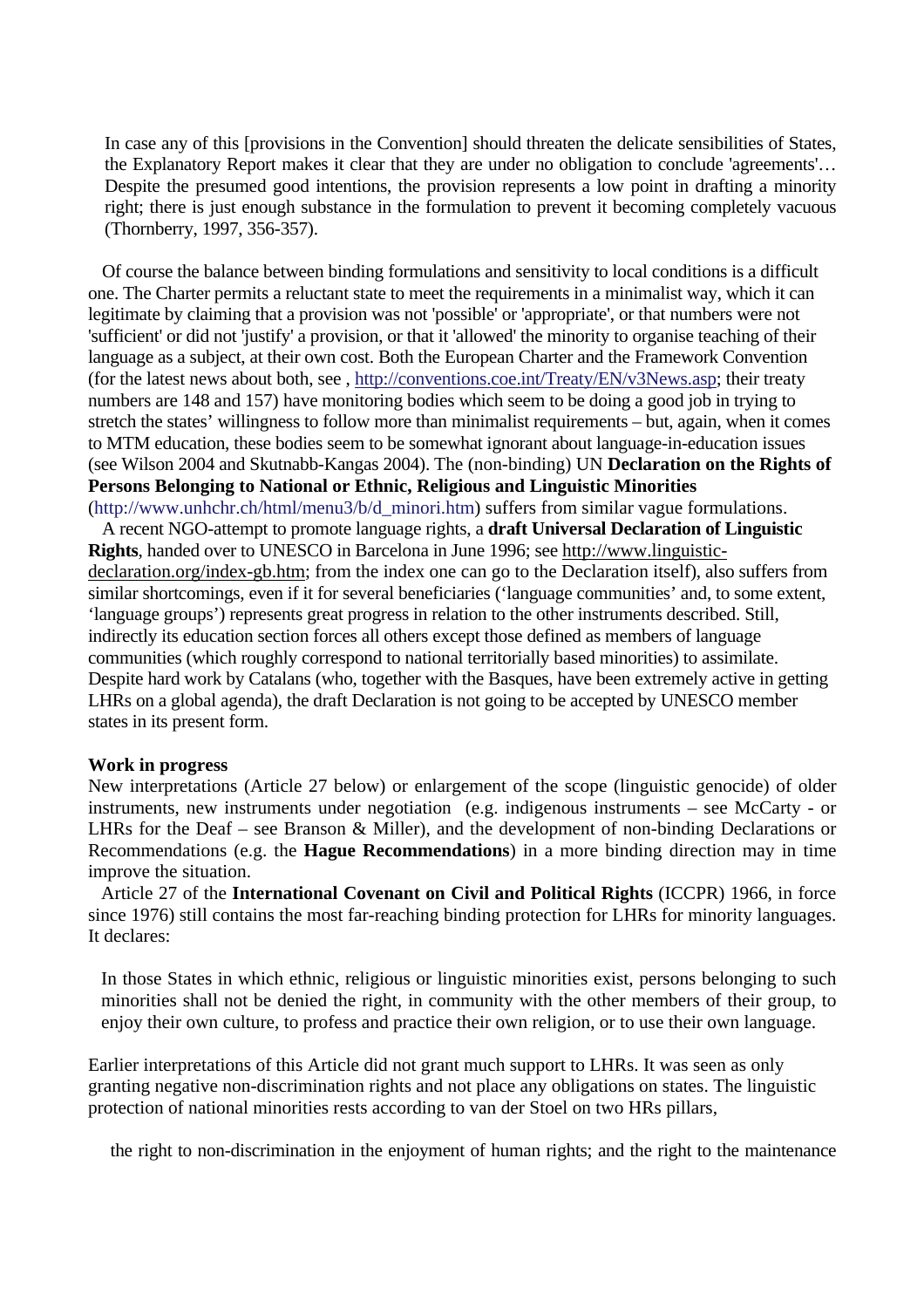and development of identity through the freedom to practice or use those special and unique aspects of their minority life - typically culture, religion, and language. The first protection … ensures that minorities receive all of the other protections without regard to their ethnic, national, or religious status; they thus enjoy a number of linguistic rights that all persons in the state enjoy, such as freedom of expression and the right in criminal proceedings to be informed of the charge against them in a language they understand, if necessary through an interpreter provided free of charge. The second pillar, encompassing affirmative obligations beyond non-discrimination. … It includes a number of rights pertinent to minorities simply by virtue of their minority status, such as the right to use their language. This pillar is necessary because a pure non-discrimination norm could have the effect of forcing people belonging to minorities to adhere to a majority language, effectively denying them their rights to identity. (OSCE – Organisation for Security and Co-operation in Europe - High Commissioner on National Minorities 1999, 8-9).

In 1994, the UN Human Rights Committee published a General Comment on UN International Covenant on Civil and Political Rights, Article 27 (4 April 1996, UN Doc. CCPR/C/21/Rev.1/Add.5). It interpreted Article 27 as protecting all individuals on the state's territory or under its jurisdiction (i.e., also immigrants and refugees), irrespective of whether they belong to the minorities specified in the article or not. It stated that the existence of a minority does not depend on a decision by the state but requires to be established by objective criteria (important in relation to countries which deny having linguistic minorities – France, Greece, Turkey…). It recognized the existence of a 'right', and imposed positive obligations on the states. The revised Human Rights Fact Sheet on ICCPR from the Committee (2005) sustains this interpretation.

When the United Nations did preparatory work for what became the **International Convention for the Prevention and Punishment of the Crime of Genocide** (E 793, 1948), linguistic genocide as a central aspect of cultural genocide was discussed alongside physical genocide as a serious crime against humanity (see Capotorti, 1979, 37).

When the UN General Assembly finally accepted the Convention, Article III covering linguistic and cultural genocide was voted down by 16 states (see Official Records of the General Assembly, Third Session, Part I, Sixth Committee, 83rd meeting). It is thus not included in the final Convention of 1948. Denmark, USA and UK were among those who opposed the prohibition of cultural genocide and UK wanted the Convention to be defined in the strict sense to the physical extermination of human groups. The Soviet bloc countries, China, Pakistan and Venezuela, among others, wanted to keep Article 3 in.

The present Convention has five definitions of genocide. Two of them fit most indigenous and minority education today:

II(e), *'forcibly transferring children of the group to another group'*; and

II(b), *'causing serious bodily or mental harm to members of the group'*; (emphasis added). Assimilationist submersion education where indigenous and minority children are forced to accept teaching through the medium of dominant languages, can cause serious mental harm and often leads to the students using the dominant language with their own children later on, i.e. over a generation or two the children are linguistically and often in other ways too forcibly transferred to a dominant group. This happens to millions of speakers of threatened languages all over the world. There are no schools or classes teaching the children through the medium of the threatened indigenous or minority languages. The transfer to the majority language speaking group is not voluntary: alternatives do not exist, and parents do not have enough reliable information about the long-term consequences of the various choices. Because of this, disappearance of languages cannot be labelled 'language suicide', even if it might at first seem like the speakers are themselves abandoning their languages.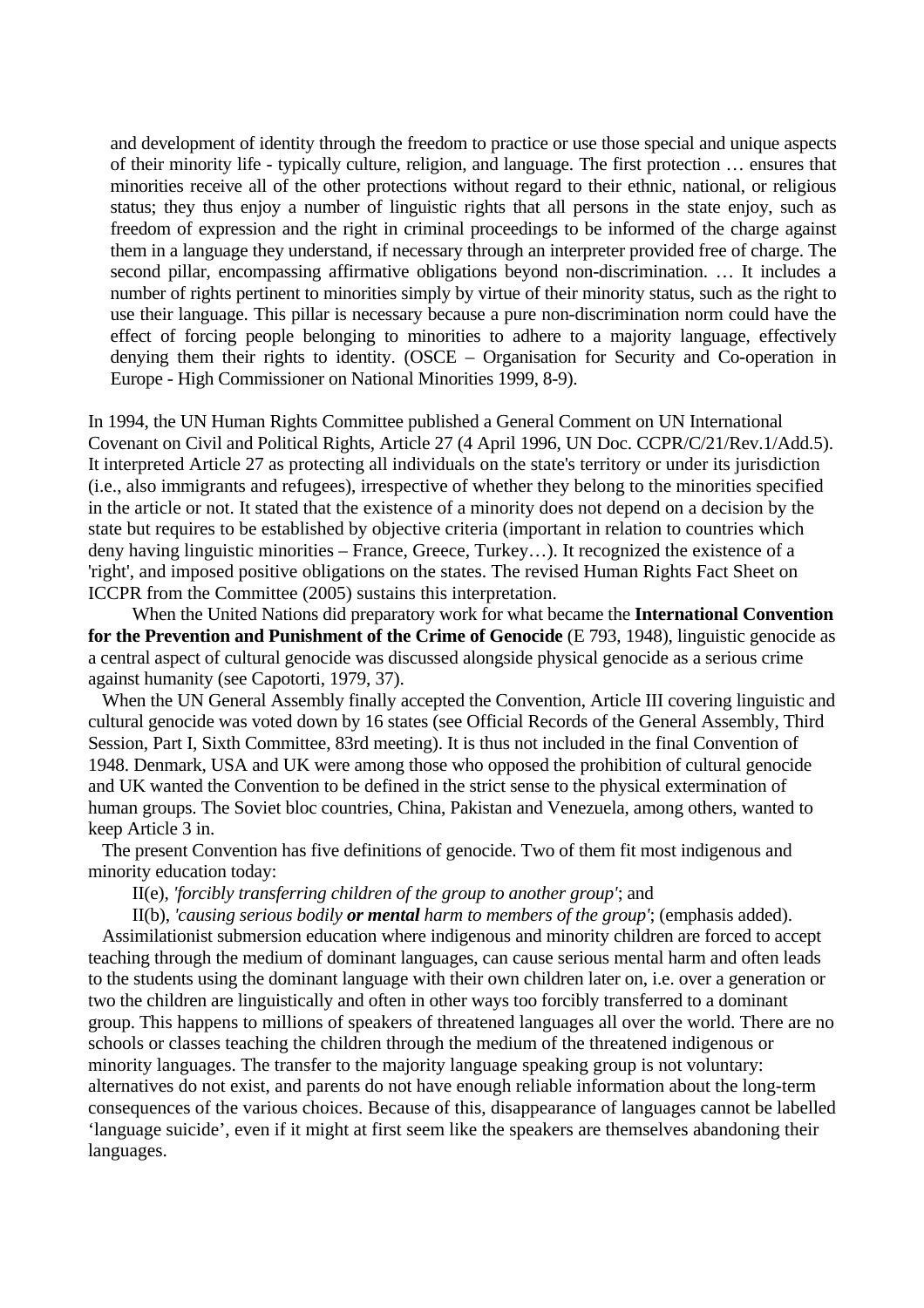Most children obviously want in their own interest to learn the official language of their country. This is also one of the important LHRs and implies the right to become high-level bilingual. Most children also want to learn English if it is not one of the official languages. But learning new languages, including the dominant languages, should not happen subtractively, but additively, in addition to their own languages. Subtractive formal education, which teaches children (something of) a dominant language at the cost of their first language, is genocidal. This dominant language can be official (e.g. French in France) or semi-official (e.g. English in the USA); it can be the language of a numerical majority (as in France or the USA); often it is an old colonial language, spoken only by a small but powerful numerical minority (e.g. many African countries). A false educational philosophy claims that minority children learn the dominant language best if they have most of their education through the medium of it. Many studies have shown that the longer the mother tongue remains the main medium of education, the better minority children learn the dominant language and other subjects (see, e.g., Thomas & Collier, at http://www.crede.ucsc.edu/research/llaa/1.1 final.html, May, Hill & Tiaikiwai, at

<http://www.minedu.govt.nz/index.cfm?layout=document&documentid=9712&data=l>, and other articles in this Volume and in Volume 5).

Some lawyers claim that the deliberate intention required by the Convention is not there. If minority education has been and is organised against what massive research evidence proposes, while the authorities (including churches) have (and have had for at least one and a half centuries) solid information about how it should be organised, the prohibition, the mental harm caused, and the forcible transfer must be seen as deliberate and intentional acts on behalf of states (see Dunbar et al., forthcoming, Magga et al. 2005).

The (non-binding) **Hague Recommendations Regarding the Education Rights of National Minorities** [http://www.osce.org/documents/html/pdftohtml/2700\\_en.pdf.html](http://www.osce.org/documents/html/pdftohtml/2700_en.pdf.html) from OSCE's High Commissioner on National Minorities were worked out by a small group of experts on HRs and education. They represent an authoritative interpretation and concretisation of the minimum in present HRs standards. In the section 'The spirit of international instruments', bilingualism is seen as a right and responsibility for persons belonging to national minorities (Art. 1), and states are reminded not to interpret their obligations in a restrictive manner (Art. 3). In the section on "Minority education at primary and secondary levels", MTM education is recommended at all levels, including bilingual teachers in the dominant language as a second language (Articles 11-13). Teacher training is made a duty on the state (Art. 14). Finally, the Explanatory Note states that "submersion-type approaches whereby the curriculum is taught exclusively through the medium of the State language and minority children are entirely integrated into classes with children of the majority are not in line with international standards" (p. 5). UNESCO's 2003 Position paper 'Education in a Multilingual World' (<http://unesdoc.unesco.org/images/0012/001297/129728e.pdf> ) follows the Hague Recommendations fairly closely.

#### **Problems, difficulties, and future directions**

One problem has been that even if minorities have been granted the right to found private schools with their own language as the main medium of education, the state has not had any obligation to participate in the costs. This was made clear in a landmark case in Belgium (the Belgian Linguistic Case,<http://www.arts.uwaterloo.ca/MINELRES/coe/court/Belglin.htm>). Few minorities can bear the full cost of primary education while contributing through their taxes to dominant-languagemedium education. If the Human Rights Committee's reinterpretation of Article 27 starts having some effect (and new litigation would be needed to test this), the economic hurdles might be solved. After all, it hardly costs the state more to change the language in minority schools, as compared to using the dominant language. This is also pointed out in **The Asmara Declaration on African**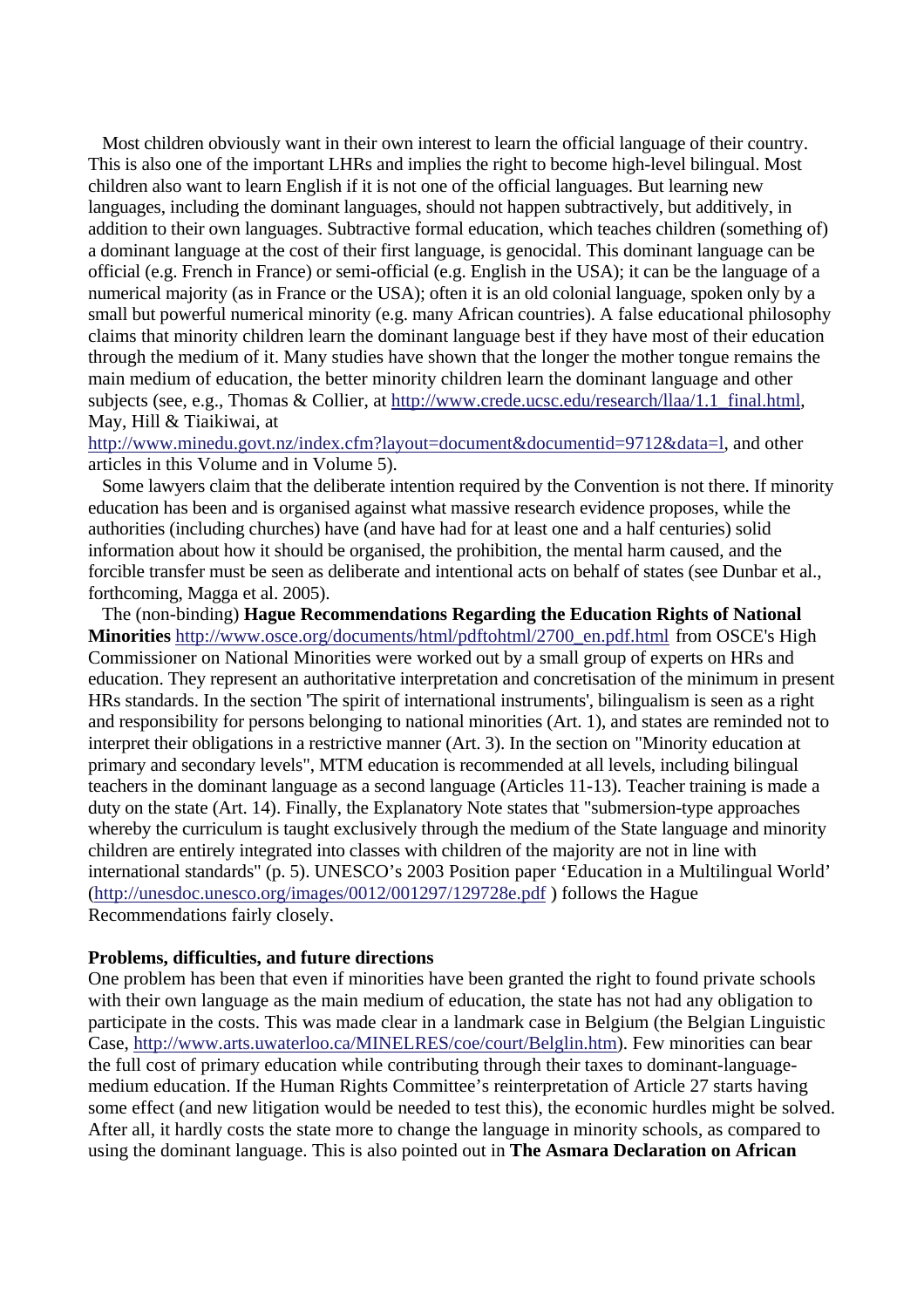#### **Languages and Literatures**, from a conference 17 Jan. 2000

([http://www.outreach.psu.edu/C&I/AllOdds/declaration.html\)](http://www.outreach.psu.edu/C&I/AllOdds/declaration.html) when demanding MTM education. The **Draft United Nations Declaration on the Rights of Indigenous Peoples** (contained in the 1994 Sub-Commission annual report, document E/CN.4/Sub.2/1994/56, annexed to resolution number 45; go to it through <http://www.ohchr.org/english/issues/indigenous/declaration.htm>) was, after a decade of careful work, handed over to the UN in 1994, has been under negotiation ever since. The USA, Canada and Australia seem to among the countries delaying its acceptance most. In an interview in PFII's Quarterly Newsletter *Message Stick 3:2*;

([http://www.un.org/esa/socdev/unpfii/en/newsletter.html;](http://www.un.org/esa/socdev/unpfii/en/newsletter.html) choose Message Stick Vol. 4, number 2 ), PFII's (UN Permanent Forum on Indigenous Issues) first Chair, professor Ole Henrik Magga sums up the connections between the concepts in the title of this entry: human rights, language, language policy and education. He sees LHRs in education as a necessary prerequisite for the maintenance of indigenous languages and traditional knowledges. See also e.g. Hamel, 1994, Hamel (ed.), 1997; May (ed.), 1999; McCarty (ed.), 2005; Magga et al., 2005, for some assessments of the situation.

Without implementation, monitoring and proper complaint procedures many of the possibilities in the new or emerging instruments are lost. The **European Charter** is supposed to be an inclusive, positive language rights instrument. Still, it excludes many more languages in Europe than it includes. It excludes explicitly immigrant languages and 'dialects' of languages. Covertly, it has also excluded all Sign languages, using completely false argumentation.

The often appalling ignorance about basic language matters is a serious gap, and it should be the ethical responsibility of researchers to remedy it. False information or lack of information about both research results and details in HRs instruments that the various countries have signed and ratified are also more the rule than an exception when decisions are made about education. Important language status planning decisions are often based on false information, even in situations where the correct information is easily available and has in fact been offered to the decision makers. More transdisciplinary co-operation between HRs lawyers, sociolinguists and educationists is urgently needed (see the Introduction in Kontra et al. 1999 and May 1999, 2001). Often Western researchers also suffer from ethnocentricity, and lack of knowledge of the languages and cultures of others (see, e.g., Hountondji 2002, Kontra 2000, Smith Tuhiwai 1999).

But lack of LHRs is not only an information problem. The political will of states to grant LHRs is the main problem. HRs, especially economic and social rights, are, according to HRs lawyer Katarina Tomaševski (1996, 104), to act as correctives to the free market. She claims (ibid., 104) that the "purpose of international human rights law is [...] to overrule the law of supply and demand and remove price-tags from people and from necessities for their survival." These necessities for survival include not only basic food and housing (which would come under economic and social rights), but also basics for the sustenance of a dignified life, including basic civil, political and cultural rights - and LHRs are a part of cultural rights. The message from both sociologists like Zygmunt Bauman and HRs lawyers like Katarina Tomaševski and many others is that unless there is a redistribution of resources for implementing HRs, progress will be limited. It is probably not even of any use to spread knowledge of HRs as a basis for self-directed human development, unless the resources for implementation follow, and that can only happen through a radical redistribution of the world's material resources.

Why have states not granted LHRs to indigenous peoples and most minorities? The general attitudes behind state policies leading towards diminishing numbers of languages see, falsely, monolingualism as something

normal and natural; however, most countries are multilingual;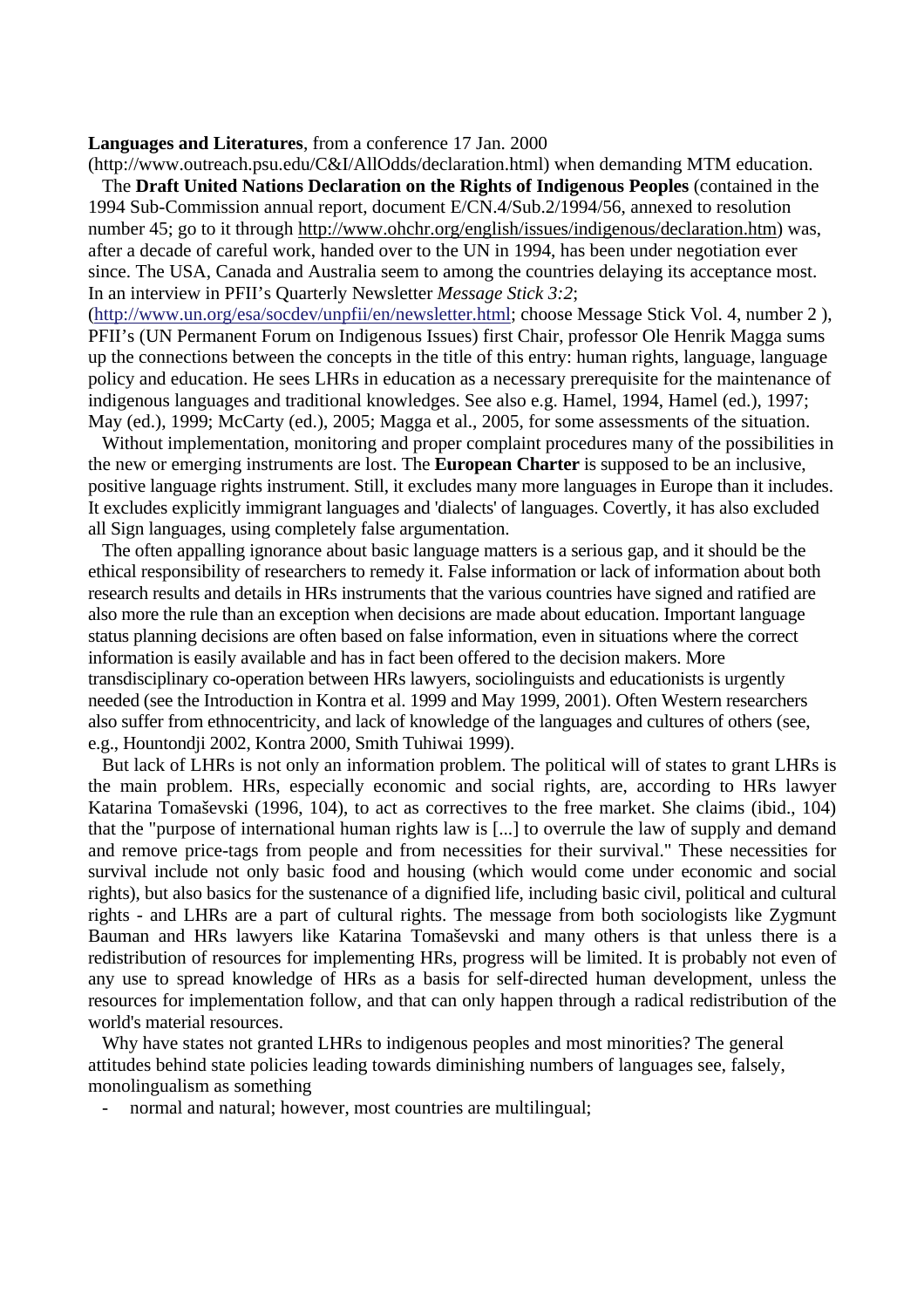- desirable: more efficient and economical; however, if citizens do not understand the language they are governed in and if huge talent is wasted because children do not profit and are even harmed by formal education, this is inefficient and wasteful; and
- inevitable: modernisation leads to linguistic homogenisation and only romantics regret it; however, linguistic diversity and multilingualism enhance creativity and are necessary in information societies where the main products are diverse ideas and diverse knowledges. In addition, states seem to see granting of LHRs as divisive. The rationale is that they result in

minorities reproducing themselves as minorities. These minorities then supposedly follow the old nation-state thinking and want cultural autonomy, economic autonomy and, in the end, political autonomy: their own state. Thus MTM education for minorities is ultimately seen as leading to the disintegration of nation states. These erroneous beliefs are an important causal factor in linguistic genocide and lack of LHRs in education.

## **References**

- Capotorti, F.: 1979, *Study of the Rights of Persons Belonging to Ethnic, Religious and Linguistic Minorities*, New York, United Nations.
- Dunbar, R.: 2001, Minority Language Rights in International Law, *International and Comparative Law Quarterly* 50, 90-120.
- Dunbar, R. and Skutnabb-Kangas, T. (2008). *Forms of Education of Indigenous Children as Crimes Against Humanity?* Expert paper written for the United Nations Permanent Forum on Indigenous Issues (PFII). New York: PFII. [In PFII' system: "Presented by Lars-Anders Baer, in collaboration with Robert Dunbar, Tove Skutnabb-Kangas and Ole Henrik Magga". Can be downloaded from [http://www.tove-skutnabb-kangas.org/en/index-en.html\]](http://www.tove-skutnabb-kangas.org/en/index-en.html).
- Fife, J.: 2005, The Legal Framework for Indigenous Language Rights in the United States, *Willamette Law Review* 41(2), 325-371.
- Frowein, J. A., Hofmann, R., Oeter, S., (hrsg.): 1993/1994, *Das Minderheitenrecht europäischer Staaten. Teil 1. Teil 2. Beiträge zum ausländischen öffentligen Recht und Völkerrecht*. Band 108/109, Berlin, Springer-Verlag.
- Guillorel, H. and Koubi, G. (red): 1999, *Langues et droits. Langues du droit, droit des langues*, Bruxelles, Bruylant.
- Hamel, R. E.: 1994, Indigenous education in Latin America: policies and legal frameworks, in T. Skutnabb-Kangas and R. Phillipson (eds), 271-287.
- Hamel, R. E., (ed): 1997 Linguistic human rights from a sociolinguistic perspective. *International Journal of the Sociology of Language* 127
- Hountondji, P. J.: 2002, Knowledge Appropriation in a Post-Colonial Context, in Odora Hoppers, C. A. (ed.), *Indigenous Knowledge and the Integration of Knowledge Systems. Towards a Philosophy of Articulation*, Claremont, New Africa Books, 23-38.
- *Human Rights Fact Sheet* No. 15 (Rev. 1): 2005, Civil and Political Rights: The Human Rights Committee, Geneva, United Nations.
- Kibbee, D.A. (ed.): 1998, *Language legislation and linguistic rights*, Amsterdam, John Benjamins.
- Kontra, M.: 2000, Prefatory note, *Multilingua* 19:1/2, 1-2.
- Kontra, M., Phillipson, R., Skutnabb-Kangas, T. and Várady, T. (eds): 1999, *Language: a Right and a Resource. Approaching Linguistic Human Rights*, Budapest, Central European University Press.
- Magga, O. H., Nicolaisen, I., Trask, M., Dunbar, R. and Skutnabb-Kangas, T.: 2005, *Indigenous Children's Education and Indigenous Languages*. Expert paper written for the United Nations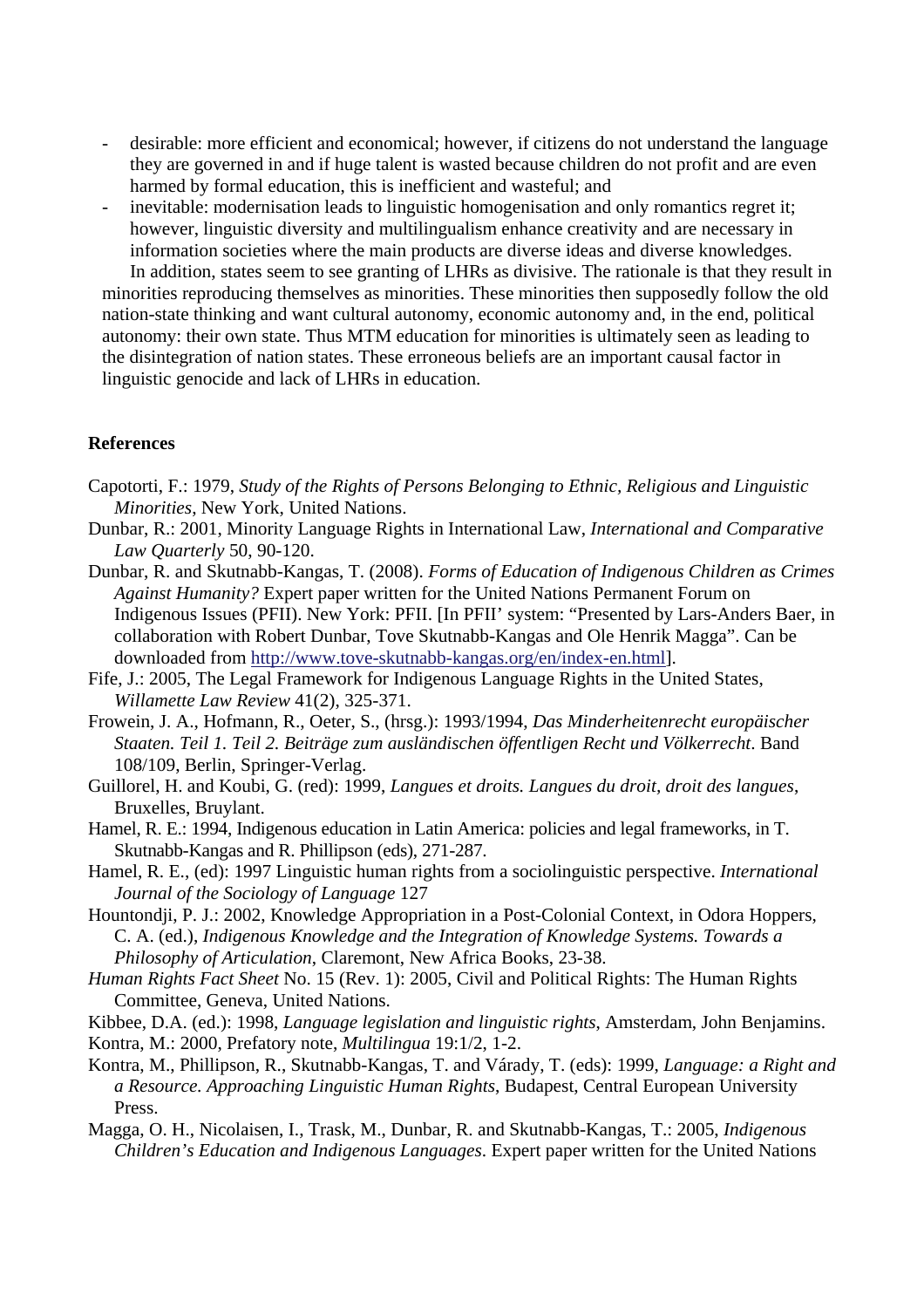Permanent Forum on Indigenous Issues, New York, United Nations. [can be downloaded from [http://www.tove-skutnabb-kangas.org/en/index-en.html\]](http://www.tove-skutnabb-kangas.org/en/index-en.html).

- May, S.: 2001, *Language and minority rights: ethnicity, nationalism, and the politics of language*, London, Longman.
- May, S., Hill, R. and Tiaikiwai: 2004, *Bilingual/immersion education: indicators of good practice*, Wellington, New Zealand Ministry of Education.
- May, S. (ed.): 1999, *Indigenous community-based education*, Clevedon, UK: Multilingual Matters.
- McCarty, T. (ed.): 2005, *Language, Literacy, and Power in Schooling*, Mahwah, NJ, Lawrence Erlbaum.
- OSCE High Commissioner on National Minorities: 1999, *Report on the linguistic rights of persons belonging to national minorities in the OSCE area*, The Hague.
- Phillipson, R. (ed.): 2000, *Rights to language: Equity, power, and education*, Mahwah, NJ, Lawrence Erlbaum.
- Skutnabb-Kangas, T. and Phillipson, R.: 1994, Linguistic human rights: past and present, in T. Skutnabb-Kangas and R. Phillipson (eds), 71-110.
- Skutnabb-Kangas, T. and Phillipson, R. (eds.), in collaboration with M. Rannut: 1994, *Linguistic Human Rights. Overcoming linguistic discrimination*, Berlin and New York, Mouton de Gruyter
- Skutnabb-Kangas, T.: 2000, *Linguistic genocide in education or worldwide diversity and human rights?*, Mahwah, NJ, Lawrence Erlbaum. [slightly revised version, 2008, Delhi: Orient Blackswan, [http://www.orientblackswan.com/display.asp?isbn=978-81-250-3461-2\]](http://www.orientblackswan.com/display.asp?isbn=978-81-250-3461-2).
- Skutnabb-Kangas, T.: 2004, "How (unnecessary) political tension leads to confusion, controversies, inconsistencies and, ultimately, lack of linguistic human rights in education. [Title changed in the book by Council of Europe, without permission, from the title of the original presentation, to "The status of minority languages in the education process"], in *Filling the Frame. Five years of monitoring the Framework Convention for the Protection of National Minorities*. Proceedings of the conference held in Strasbourg, 30-31 October 2003, Strasbourg: Council of Europe Publishing, 234-254.
- Smith Tuhiwai, L.: 1999, *Decolonizing Methodologies: Research and Indigenous Peoples*, Dunedin, University of Otago Press; New York, Zed Books.
- Thornberry, P.: 1997, Minority Rights, in Academy of European Law (ed.), *Collected Courses of the Academy of European Law*, Volume VI, Book 2, The Netherlands, Kluwer Law International, 307-390,
- Thornberry, P.: 2002, *Indigenous peoples and human rights*, Manchester, Manchester University Press.
- Tomaševski, K.: 1996, *International prospects for the future of the welfare state, in Reconceptualizing the welfare state*, Copenhagen, The Danish Centre for Human Rights, 100- 117.
- Tollefson, J. W. and Tsui, A. B. M. (eds): 2003, *Medium of Instruction Policies. Which Agenda? Whose Agenda?*, Mahwah, NJ, Lawrence Erlbaum.
- de Varennes, F.: 1996, *Language, Minorities and Human Rights*, The Hague, Martinus Nijhoff.
- Wilson, D.: 2004. Report: A critical evaluation of the first results of the monitoring of the Framework Convention on the issue of minority rights in, to and through education (1998- 2003), in *Filling the Frame. Five years of monitoring the Framework Convention for the Protection of National Minorities*. Proceedings of the conference held in Strasbourg, 30-31 October 2003, Strasbourg: Council of Europe Publishing, 163-233.

#### **List of cross-references**

My entry 'Language rights and bilingual education' in Volume 5 of this Encyclopedia analyses how bilingual education intersects with issues of language rights. The reader is encouraged to read the